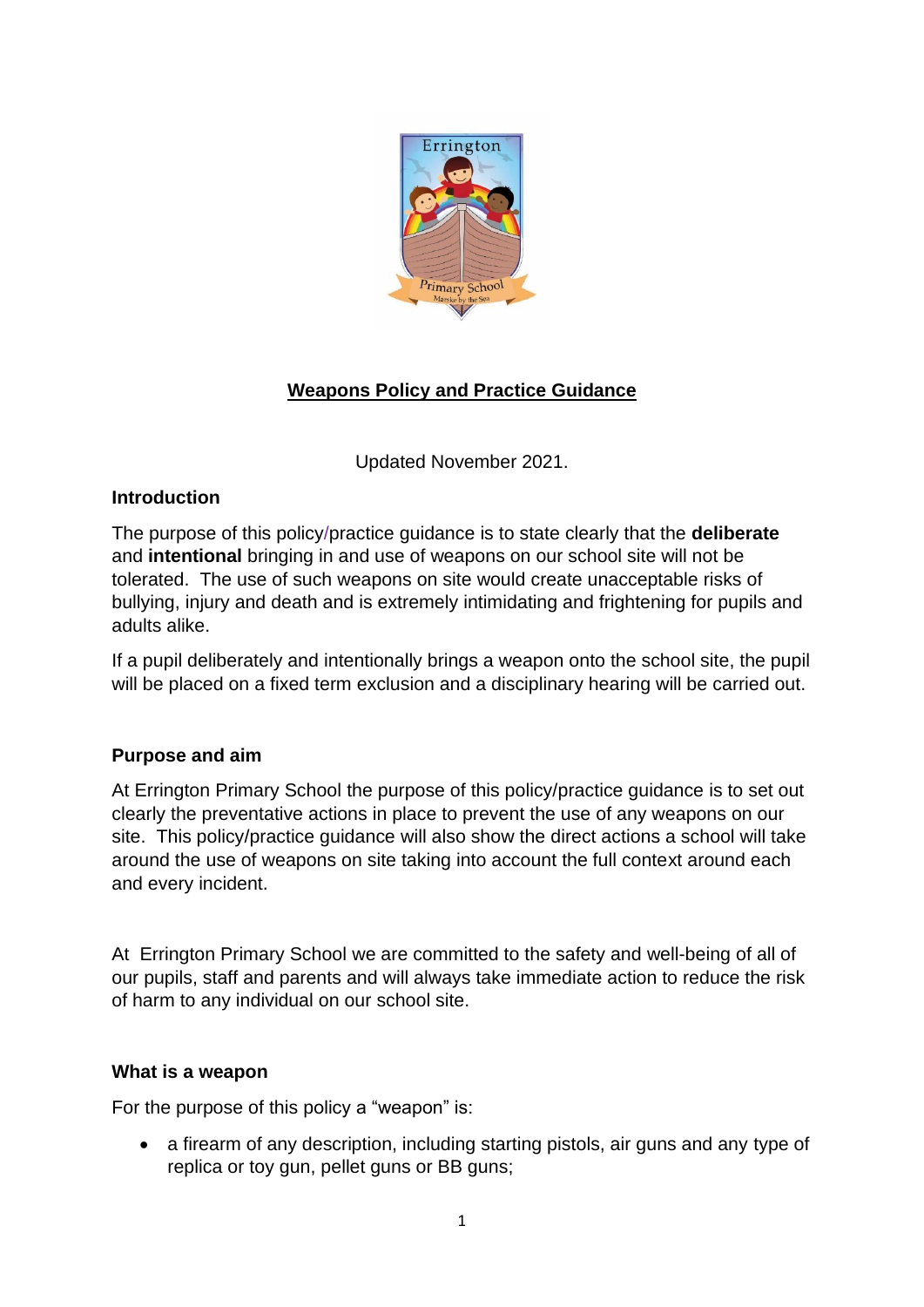- knives, including all variations of bladed objects i.e., pocket knives, craft knives, scissors etc;
- explosives, including fireworks, aerosol sprays, lighters, matches;
- laser pens or other objects, even if manufactured for a non-violent purpose but has a potentially violent use i.e., the purpose of keeping or carrying the object is for use, or threat of use, as a weapon;
- Num chukkas, death stars and other martial arts objects;
- Screwdrivers, hammers, chisels, bradles and any tool that could be offensively used;
- Razor, razor blades or chains.

### **Preventative Strategies**

### **Recognition**

For all schools and settings, it is important to develop appropriate strategies in order to prevent the issue of weapon misuse or any contextual issues around the misuse of weapons such as children having them to 'feel safe' from peers or gangs.

Firstly, and most importantly for schools and settings is recognition that incidents where children bring weapons onto site may happen intentionally as well as unintentionally even with the most stringent of policies. In these cases, the immediate actions taken by staff must be prompt and consistent and therefore ALL staff must know and understand this policy and the expectations of keeping children safe.

In any circumstance where this occurs it is important that senior leaders take forward any learning from such incidents to improve policy, revise training and improve practice.

# **Creating a safeguarding culture**

In order for pupils and staff to feel safe it is necessary that everyone agrees to and works within the school's ethos and culture of vigilance and positively contributes to the sharing of information where there may be risk. By creating a strong culture of safeguarding within school all individuals accessing the site should feel safe to raise concerns, seek support and for a seamless and consistent response to incidents to be followed. In order to create this environment, the whole workforce and pupils should receive appropriate learning and training around the expectations upon them in the event that a weapon may be brought onto site. This includes, how to raise the alarm, procedures for lockdown, use of social media and critical incident response. Staff and pupils should feel able to contribute to this learning/training to understand what to do in a number of potentially different circumstances.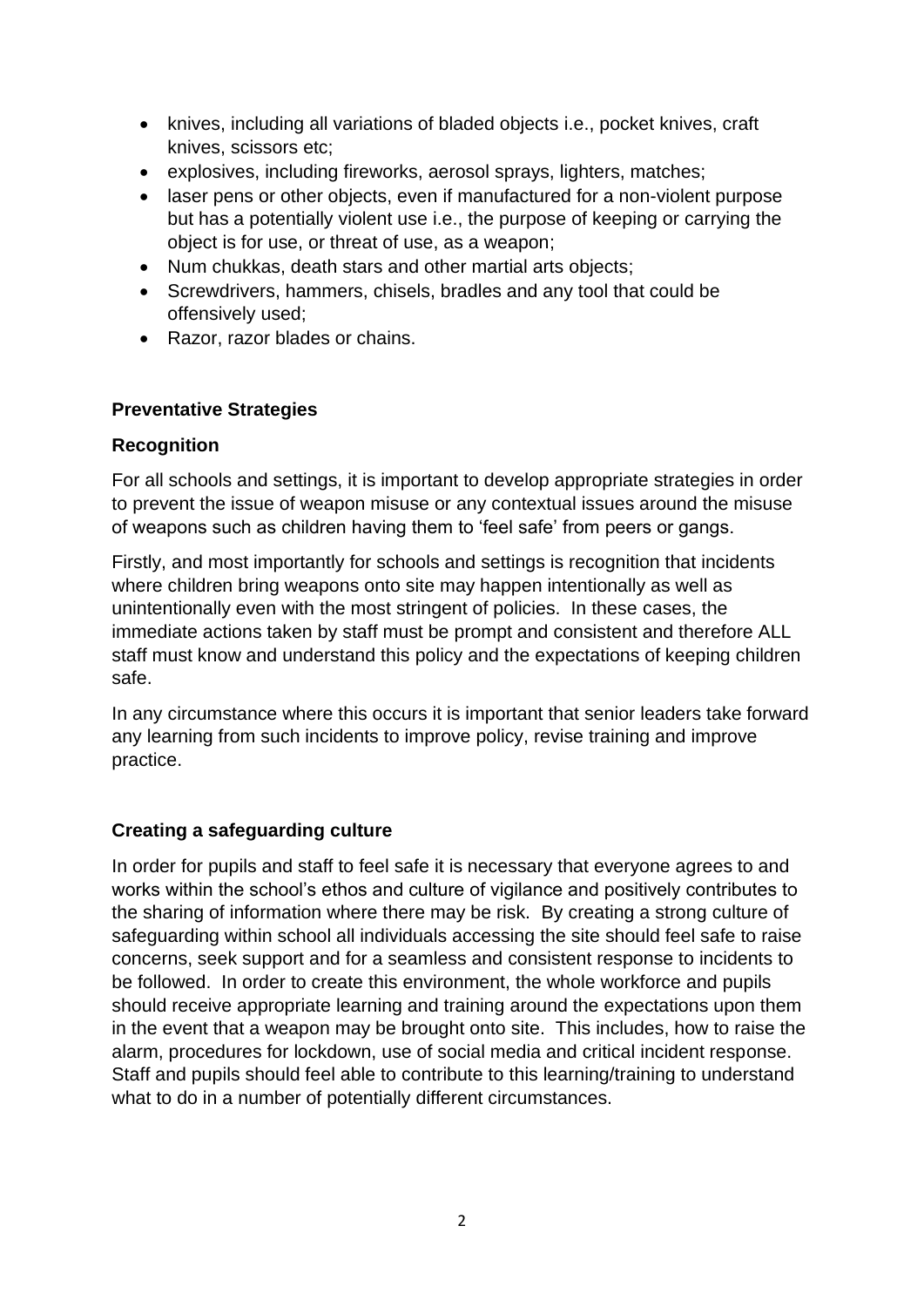### **Effective use of the curriculum**

Having an effective curriculum in place via SMSC or PSHE should support pupils in understanding the risks around the use of weapons, the legal implications of carrying weapons and the school's response to such incidents. A curriculum that allows strong discussion around the use of weapons may act preventatively to allow pupils to think twice about the consequences of carrying a weapon and equally may create opportunities for pupils to share useful intelligence around peer on peer/child on child abuse, gang related behaviours and contextual issues in the local area that may impact on the increased use of weapons. Any such intelligence shared would need to be passed on to the appropriate front door services, police and social care.

### **Working with parents**

Parents need to be aware of the school's stringent policy around weapons and support the decision made by senior leaders in the event of an incident. Parents should always be vigilant of the behaviours of their own children and seek support and intervention when necessary. If parents believe that their child may be carrying a weapon, they should inform the **school immediately** and the **police** in order to protect not only their child but other children and adults. By sharing the information immediate intervention can be offered and a plan of support and services could be put in place without an incident occurring. By continuing good communication between home and school a positive safety plan could be created to manage the safety and the well-being of any child who may need it.

# **Working with partnership agencies/signposting services**

Multi agency working can consolidate in-house procedures in schools/settings. By accessing advice, support and guidance when required, effective decisions can be made in collaboration to improve outcomes for children who may be at risk of harm. Seeking advice and guidance can act as a preventative measure so that the right course of action is taken at the earliest opportunity. If schools continue to promote positive working relationships with front door services such as the police and social care, effective responses and partnership working can achieve positive outcomes for children.

It is important that signposting is also available to pupils in the event that they don't feel confident raising an issue to staff or a peer. It is useful to have a resource board with support services on a wide range of issues so young people can seek their own solutions should they wish to. In the same way external services or support programmes could be brought in to talk to young people about specific issues in support of the prevention of peer on peer/child on child abuse.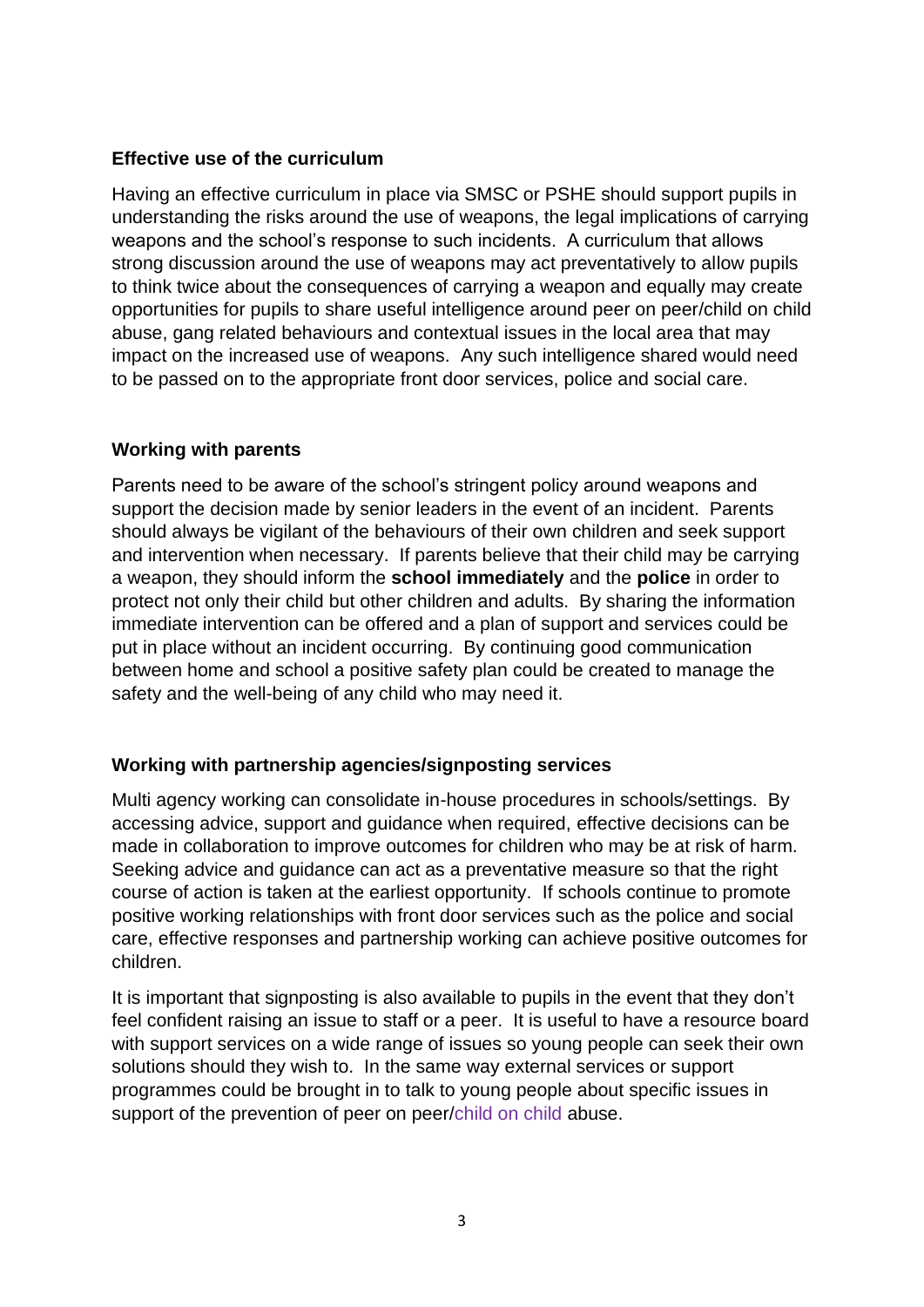### **Searching, confiscation and screening**

#### **Searching**

School staff can search a pupil for any item if the pupil agrees.

Headteachers and staff authorised by them have a statutory power to search pupils or their possessions, without consent, where they have reasonable grounds for suspecting that the pupil may have a prohibited item.

# **Confiscating**

School staff can seize any prohibited item found as a result of a search. They can also seize any item they consider harmful or detrimental to school discipline.

### **Screening**

What the law allows:

Schools can require pupils to undergo screening by a walk-through or hand-held metal detector (arch or wand) even if they do not suspect them of having a weapon and without the consent of the pupils.

Schools' statutory power to make rules on pupil behaviour and their duty as an employer to manage the safety of staff, pupils and visitors enables them to impose a requirement that pupils undergo screening.

Any member of school staff can screen pupils.

If a pupil refuses to be screened, the school may refuse to have the pupil on the premises. Health and safety legislation requires a school to be managed in a way which does not expose pupils or staff to risks to their health and safety and this would include making reasonable rules as a condition of admittance.

If a pupil fails to comply, and the school does not let the pupil in, the school has not excluded the pupil and the pupil's absence should be treated as unauthorised. The pupil should comply with the rules and attend.

This type of screening, without physical contact, is not subject to the same conditions as apply to the powers to search without consent.

#### **Searching with consent**

School staff can search pupils with their consent for any item.

Schools are not required to have formal written consent from the pupil for this sort of search – it is enough for the teacher to ask the pupil to turn out his or her pockets or if the teacher can look in the pupil's bag or locker and for the pupil to agree.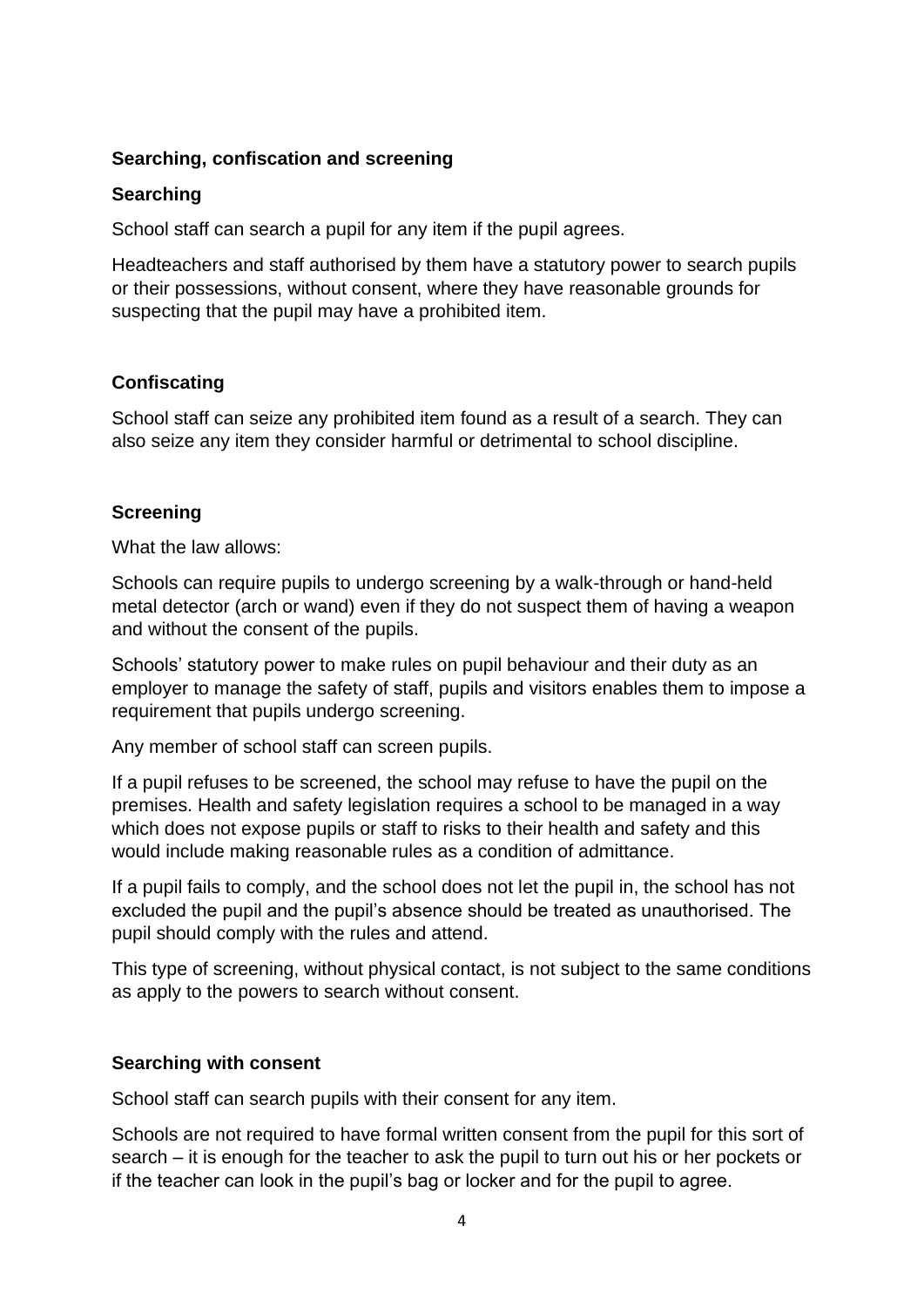Schools should make clear in their school behaviour policy and in communications to parents and pupils what items are banned.

If a member of staff suspects a pupil has a banned item in his/her possession, they can instruct the pupil to turn out his or her pockets or bag and if the pupil refuses, the teacher can apply an appropriate punishment as set out in the school's behaviour policy.

A pupil refusing to co-operate with such a search raises the same kind of issues as where a pupil refuses to stay in a detention or refuses to stop any other unacceptable behaviour when instructed by a member of staff – in such circumstances, schools can apply an appropriate disciplinary penalty**.**

### **Searching without consent**

**What can be searched for?** (for the purposes of this policy)

Knives or weapons,

Any article that the member of staff reasonably suspects has been, or is likely to be, used to commit an offence, or to cause personal injury, or damage to property; and

Any item banned by the school rules which has been identified in the rules as an item which may be searched for.

# **Who can search?**

A Headteacher, or a member of school staff authorised by the Headteacher.

Under what circumstances?

You must be the same sex as the pupil being searched; and there must be a witness (also a staff member) and, if possible, they should be the same sex as the pupil being searched.

There is a limited exception to this rule. You can carry out a search of a pupil of the opposite sex to you and / or without a witness present, but only where you reasonably believe that there is a risk that serious harm will be caused to a person if you do not conduct the search immediately and where it is not reasonably practicable to summon another member of staff.

#### **When can you search?**

If you have reasonable grounds for suspecting that a pupil is in possession of a prohibited item.

The law also says what must be done with prohibited items which are seized following a search.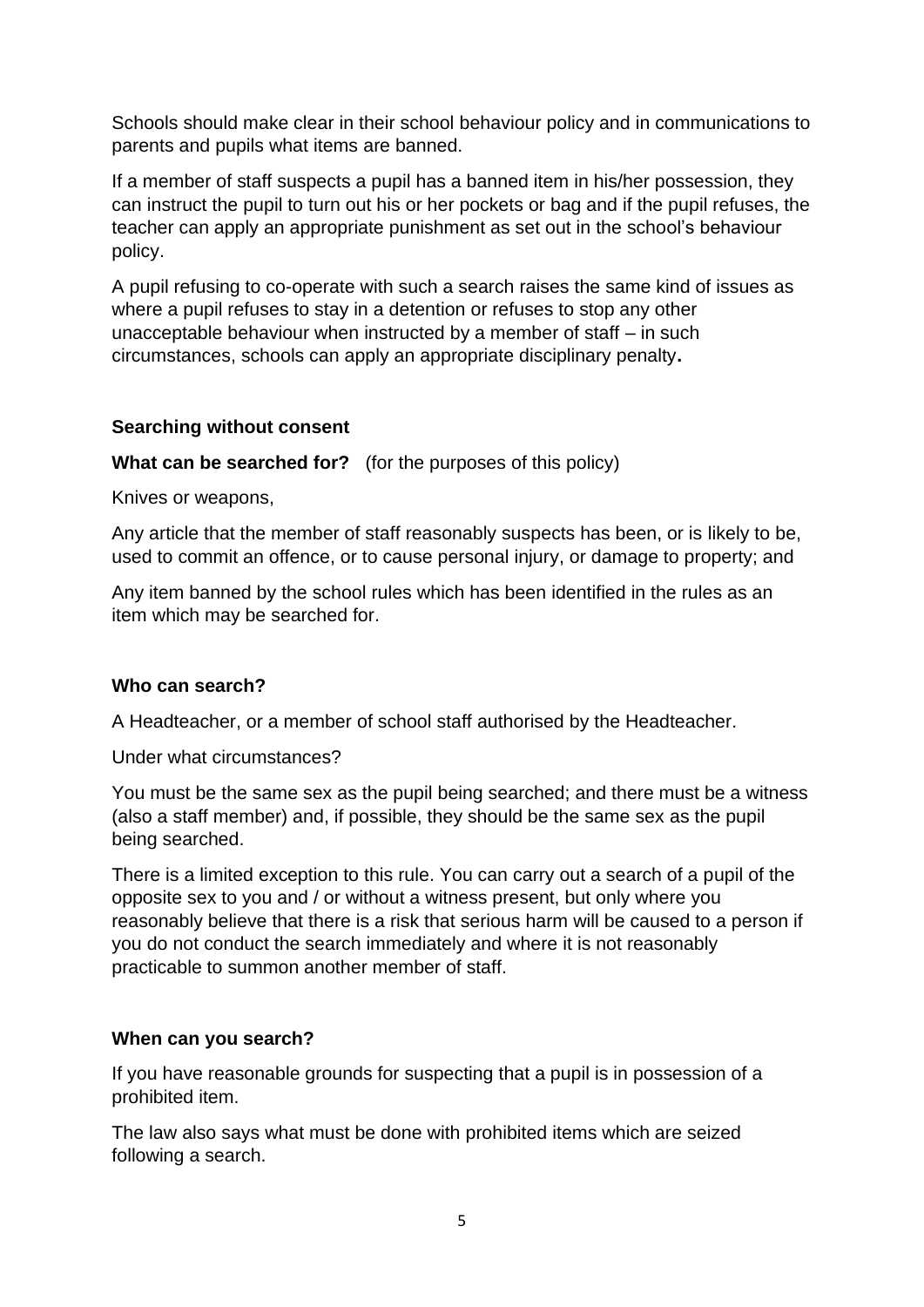The requirement that the searcher is the same sex as the pupil and that a witness is present will continue to apply in nearly all searches. Where it is practicable to summon a staff member of the same sex as the pupil and a witness then the teachers wishing to conduct a search must do so.

# **Authorising members of staff**

Headteachers should decide who to authorise to use these powers. There is no requirement to provide authorisation in writing.

Staff, other than security staff, can refuse to undertake a search. The law states that Headteachers may not require anyone other than a member of the school security staff to undertake a search.

Staff can be authorised to search for some items but not others; for example, a member of staff could be authorised to search for stolen property, but not for weapons or knives.

A Headteacher can require a member of the school's security staff to undertake a search.

If a security guard, who is not a member of the school staff, searches a pupil, the person witnessing the search should ideally be a permanent member of the school staff, as they are more likely to know the pupil.

# **Training for school staff**

When designating a member of staff to undertake searches under these powers, the headteacher should consider whether the member of staff requires any additional training to enable them to carry out their responsibilities.

# **Establishing grounds for a search**

School staff can only undertake a search without consent if they have reasonable grounds for suspecting that a pupil may have in his or her possession a prohibited item. The member of staff must decide in each particular case what constitutes reasonable grounds for suspicion. For example, they may have heard other pupils talking about the item or they might notice a pupil behaving in a way that causes them to suspect that the pupil is concealing a prohibited item.

In the exceptional circumstances when it is necessary to conduct a search of a pupil of the opposite sex or in the absence of a witness, the member of staff conducting the search should bear in mind that a pupil's expectation of privacy increases, as they get older.

The powers allow school staff to search regardless of whether the pupil is found after the search to have that item. This includes circumstances where staff suspect a pupil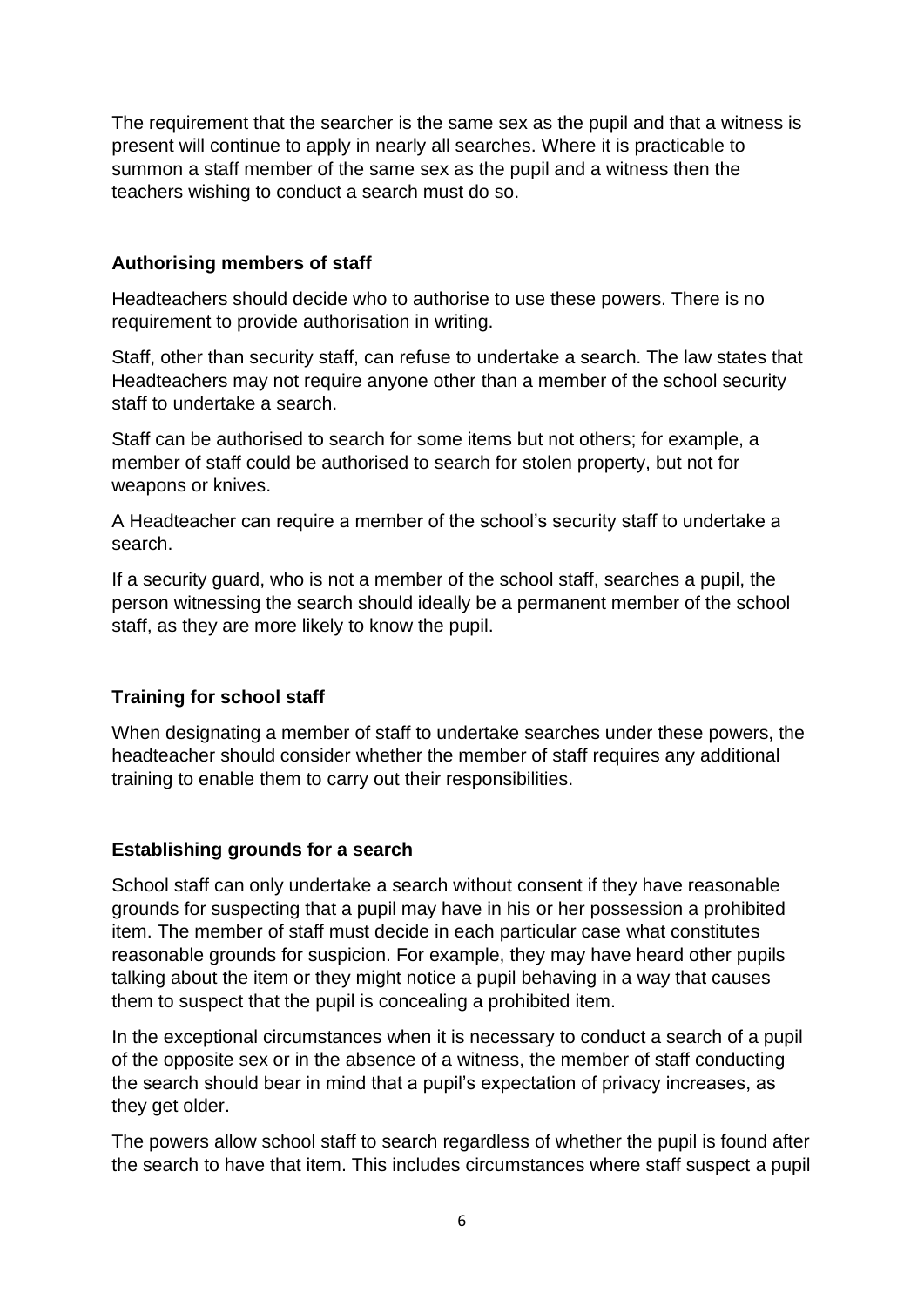of having items such as illegal drugs or stolen property which are later found not to be illegal or stolen.

School staff may wish to consider utilising CCTV footage in order to make a decision as to whether to conduct a search for an item**.** 

# **Any weapons or items which are evidence of an offence must be passed to the police as soon as possible.**

# *Taken from Searching, screening and confiscation: advice for Headteachers, school staff and Governing Bodies, January 2018*

# **Taking action in the event of a weapon on site**

If it has been identified that a weapon is on site and the appropriate searching and confiscating has occurred, then the school must begin a full and thorough investigation into what has occurred. If it can be proven that a weapon was brought on site with intent to harm then immediate action should occur including contacting the police and parents immediately. The pupil should be isolated immediately.

If the weapon has been identified because it has been used to harm e.g., another pupil or member of staff, the school should instigate its critical incident management protocols immediately inclusive of lock down procedures, secure and isolate the student and weapon if possible and again contact the police immediately.

If the context of the situation is not so easily identified then a full and thorough investigation is required to establish the school's next course of action.

# **Gathering the facts**

In all circumstances, staff need to speak to all the pupils involved separately, gain a statement of facts from them and use **consistent language** and **open questions** for each account. The easiest way to do this is not to have a line of questioning but to ask the pupils to tell you what happened. Only interrupt the pupil from this to gain clarity with open questions, 'where, when, why, who'. (What happened? Who observed the incident? What was seen? What was heard? Did anyone intervene?) A full and clear record of exactly what the pupil has said in their own language should be made (and no individual interpretation of the facts made which could impact on the disclosure) and stored following each school/setting's own recording protocols (paper or electronic systems).

# **Consider intent**

From the information gathered the next step would be to consider intent. Did the pupil intend to bring a weapon onto the school site in order to harm someone in a deliberate act or did the young person bring the weapon on site as a form of defence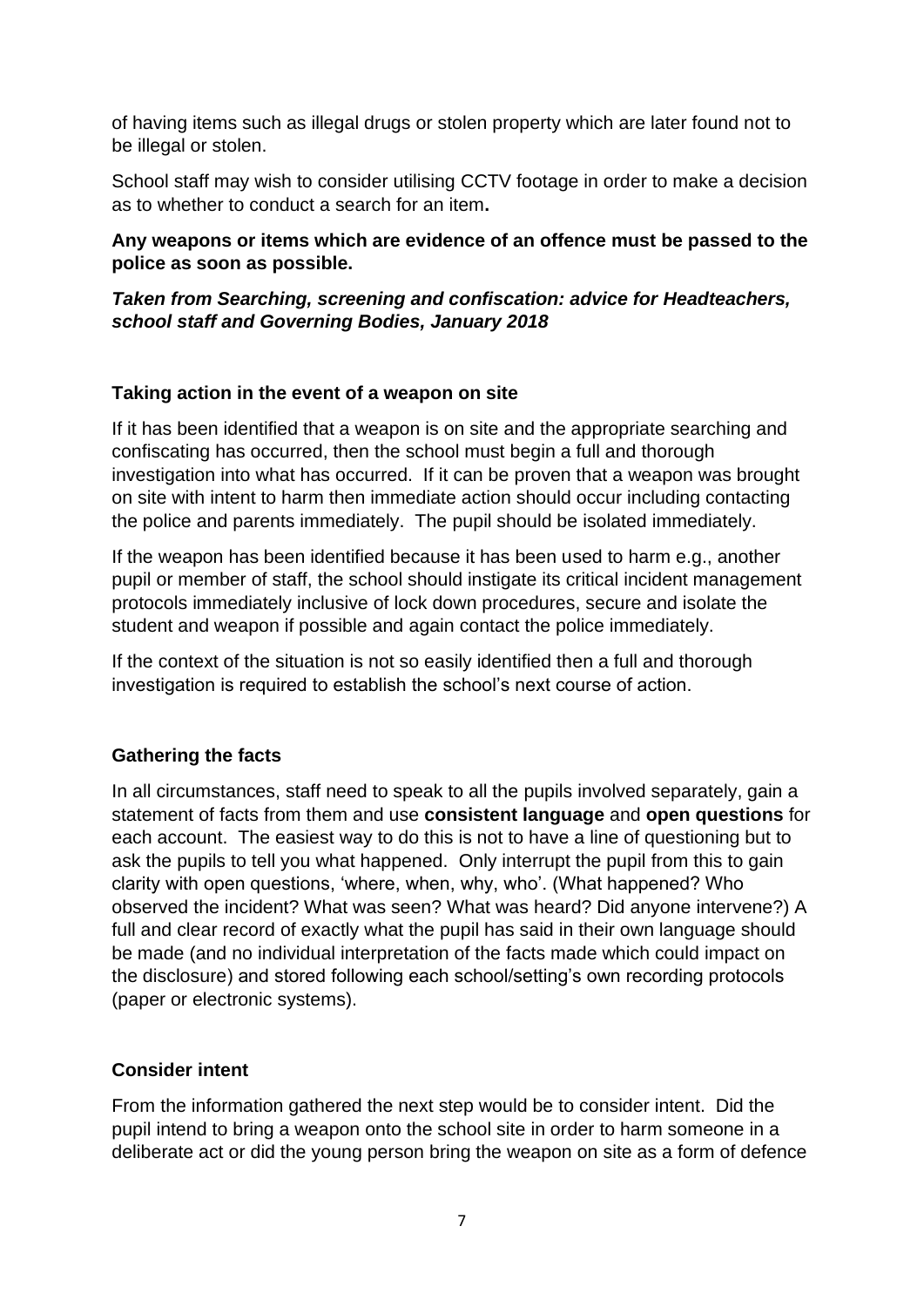or for their own safety? Both situations are of equal concern, however one shows a deliberate attempt of harm and both circumstances may have different outcomes.

#### **Deciding on the next course of action**

From the outcome of the investigation the school must decide on the level of risk the pupil poses in school. If the risk is clear and the intent is obvious then a fixed term exclusion and a disciplinary hearing may follow or the decision to permanently exclude may be made following the necessary protocols. However, depending on the intent, the age of the child and also the circumstances surrounding the incident or the contextual issues it may be a fixed term exclusion is given followed by a risk assessment/safety plan put in place following the pupil's return to school.

# **Returning to school/safety planning**

Safety planning is a positive way of supporting a child who may benefit from a planned approach to support or intervention following an incident where a weapon has been brought to school. Safety plans support the child by considering the behaviour behind the use of a weapon and plan ways to manage any identified risks/triggers and seek support from adults and peers. They are inclusive of parents and staff and are a planned intervention to support young people in feeling secure in the school/setting, helping young people identify behaviours that may leave them feeling anxious or at risk and have strategies that they can apply to keep themselves feeling safe. The language of safety planning is more positive than risk assessment and can give security to the child that a joined-up approach is being followed by all in school. Safety Plans are available via PG:SF.

# **Review of circumstances**

Following any incident of harm, it is necessary for the school/setting to consider if anything could have been done differently. Use of PG:SF proforma for internal lessons learnt, can support in identifying under the business model of PG:SF what identified changes within the school/setting need to occur. This demonstrates how proactive the school is in continually reviewing its policies and systems in effectively keeping children safe.